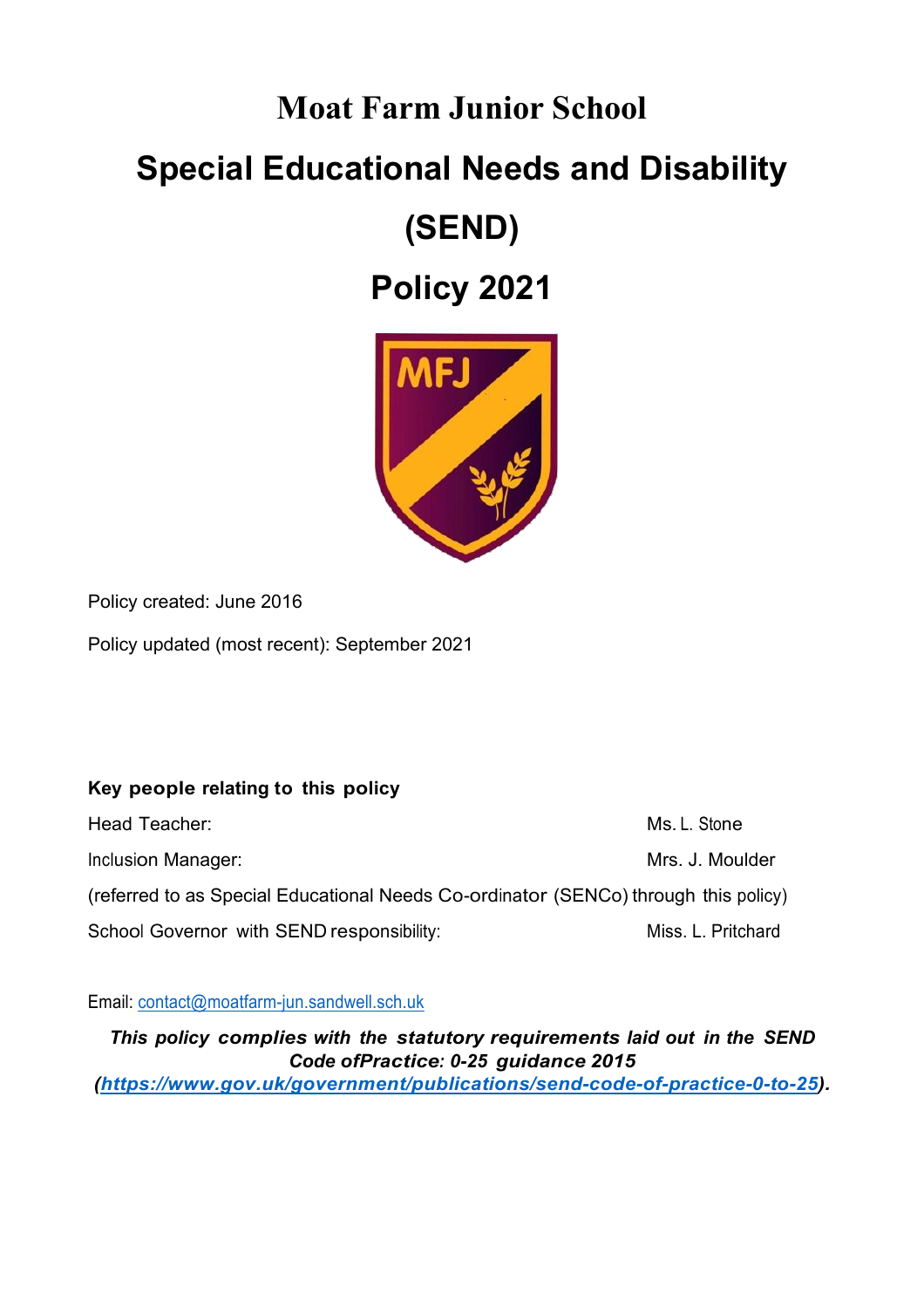#### **Mission Statement**

At Moat Farm Junior School, we recognise that every child is an individual with particular educational needs and abilities. We are committed to offering an inclusive curriculum to ensure the best possible outcomes for all our children, whatever their needs or abilities. Our educational aims for children with special educational needs and/ or disabilities are the same as those for all children in school.

Special educational needs may be experienced by an individual either throughout or at any time during their school career. This policy ensures that curriculum planning and assessment, for pupils with special educational needs, takes account of the type and extent of the needs of individual pupils.

#### **1. Aims**

- To ensure that all pupils have access to a broad and balanced curriculum, differentiated where appropriate, to ensure that they reach their full potential.
- To ensure that all pupils with Special Educational Needs (SEN) and/or disabilities have their needs identified.
- To raise the aspirations and expectations of all pupils with SEND.
- To ensure that pupils with SEN and/or disabilities are able to fully access the curriculum and all aspects of school life by removing barriers to learning.

# **2. Objectives**

Moat Farm Junior School will achieve these aims by;

- Following the guidance provided in the SEN Code of Practice (2015).
- Identifying the needs of pupils with SEN and/or disabilities as early as possible.
- Making appropriate provision to overcome all barriers to learning and ensure that pupils with SEND have full access to the National Curriculum.
- Monitoring the progress of pupils with SEN and/or disabilities pupils effectively.
- Working in partnership with parents and carers, involving them at all stages of the graduated approach and supporting them in understanding procedures and practices.
- Working collaboratively with outside agencies when the needs of a pupils cannot be met by school alone.
- Ensuring the views of pupils are taken into account when identifying their needs and removing barriers to learning.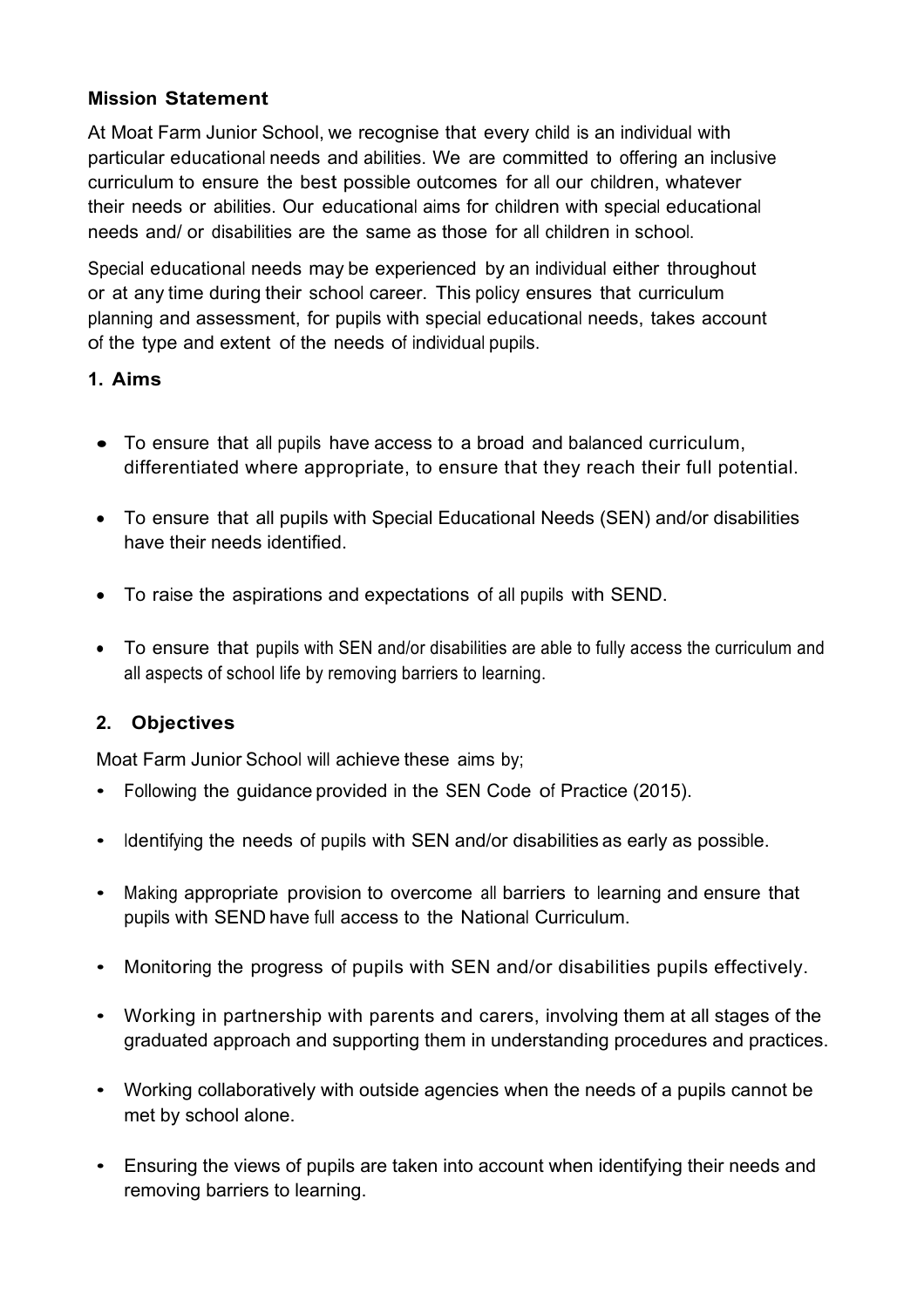#### **3. Identifying Special Educational Needs**

At Moat Farm Juniors we adopt the definition of SEND as stated in the Special Educational Need.

#### *Code of Practice 0-25 Guidance (2015).*

*A child or young person has SEN if they have a learning difficulty or disability which calls for special educational provision to be made for him or her.*

*A child of compulsory school age or a young person has a learning difficulty or disability if he or she:*

- *• has a significantly greater difficulty in learning than the majority of others of the same age, or*
- *• has a disability which prevents or hinders him or her from making use of facilities of a kind generally provided for others of the same age in mainstream schools or mainstream post-16 institutions*

*Children must not be regarded as having a learning difficulty solely because of the language or form of language of their home is different from the language in which they will be taught.*

*Special educational provision is educational provision that is additional to or different from that made generally for other children or young people of the same age.*

Pupils with SEND may have needs in one or more of the following areas:

- Communication and interaction
- Cognition and learning
- Social, emotional and mental health
- Sensory and/or physical needs

Within school, pupils with SEND are identified on the school SEND register so that provision to meet their needs can be routinely planned for. As children progress, they may be taken off the SEND register when their needs no longer require special educational provision.

There are other factors which impact upon progress and attainment and care must be taken to ensure that these children are not incorrectly labelled as SEND. These factors include:

- Attendance and punctuality
- Health and welfare
- EAL
- Being in receipt of pupil premium grant
- Being a looked after child
- Being a child of serviceman/woman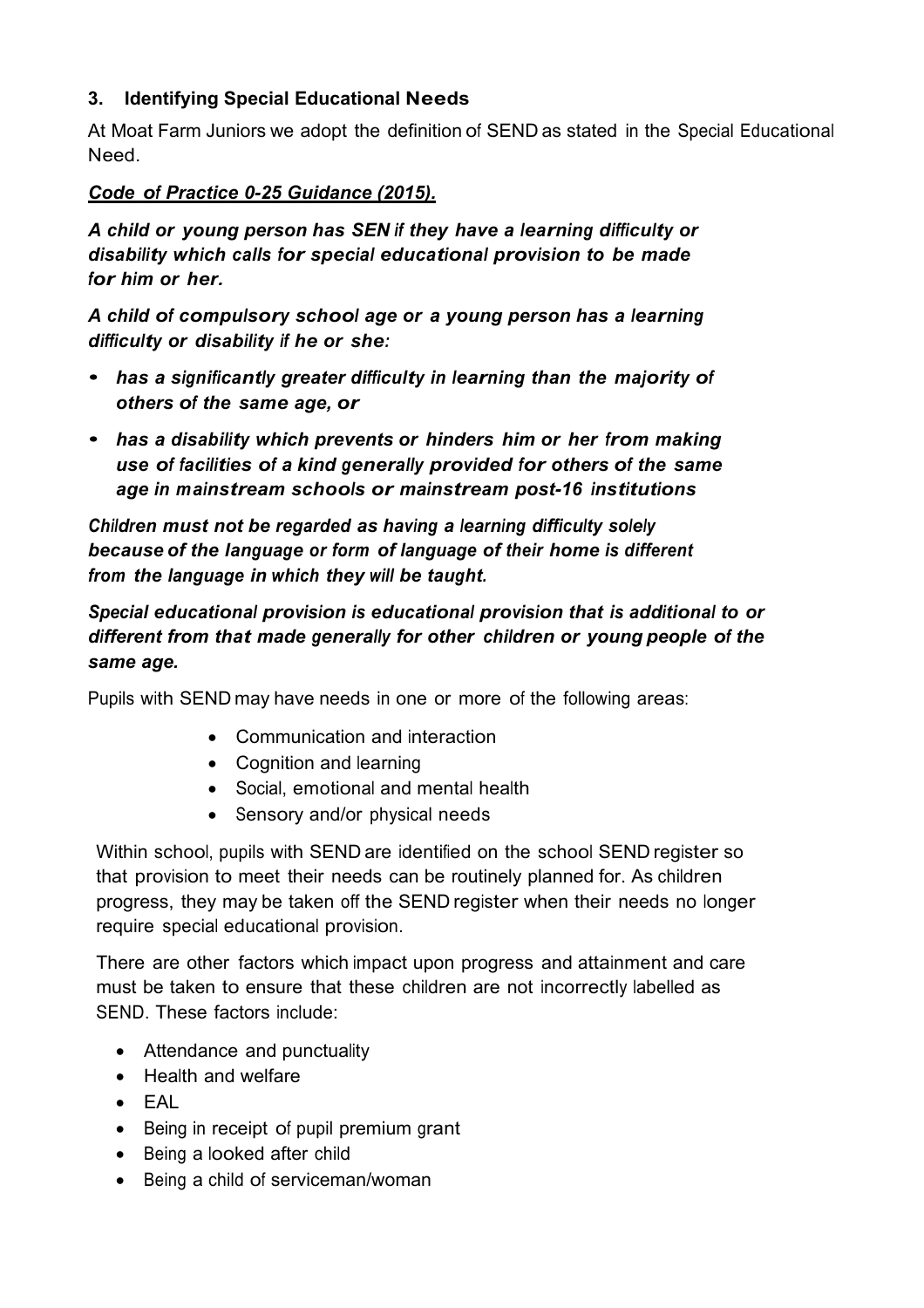Many children and young people who have SEN may also have a disability under the Equality Act 2010 – that is '…a physical or mental impairment which has a long-term and substantial adverse effect on their ability to carry out normal day-to-day activities'. This definition provides a relatively low threshold and includes more children than many realise: 'long-term' is defined as 'a year or more' and 'substantial' is defined as 'more than minor or trivial'. This definition includes sensory impairments such as those affecting sight or hearing, and long-term health conditions such as asthma, diabetes, epilepsy, and cancer. Children and young people with such conditions do not necessarily have SEN, but there is a significant overlap between disabled children and young people and those with SEN. Where a disabled child or young person requires special educational provision, they will also be covered by the SEND definition.

# **4. A Graduated Approach to SEND Support**

# **Quality First Teaching**

At Moat Farm Juniors, all teachers are responsible for delivering high quality teaching that is differentiated and personalised to meet the individual needs of all children. Teachers are accountable for the progress and development of the pupils in their class, including where pupils access support from teaching assistants or specialist staff. High quality teaching, differentiated for individual pupils, is the first step in responding to pupils who have or may have SEND.

Professional development opportunities are provided for staff to extend their knowledge and understanding of SEND and high-quality teaching.

# **SEND Support**

Some pupils may continue to make less than expected progress, despite high-quality teaching targeted at their area of need. These children need educational provision that is additional to or different from that made generally for other children.

Where it is determined that a pupil does have SEND, parents will be formally advised of this and they will be added to the SEND register. The aim of formally identifying a pupil with SEND is to help school ensure that effective provision is put in place and so remove barriers to learning. The support provided consists of a four-part process:

- Assess
- Plan
- Do
- Review



This is an ongoing cycle to enable the provision to be refined and revised as the understanding of the needs of the pupil grows.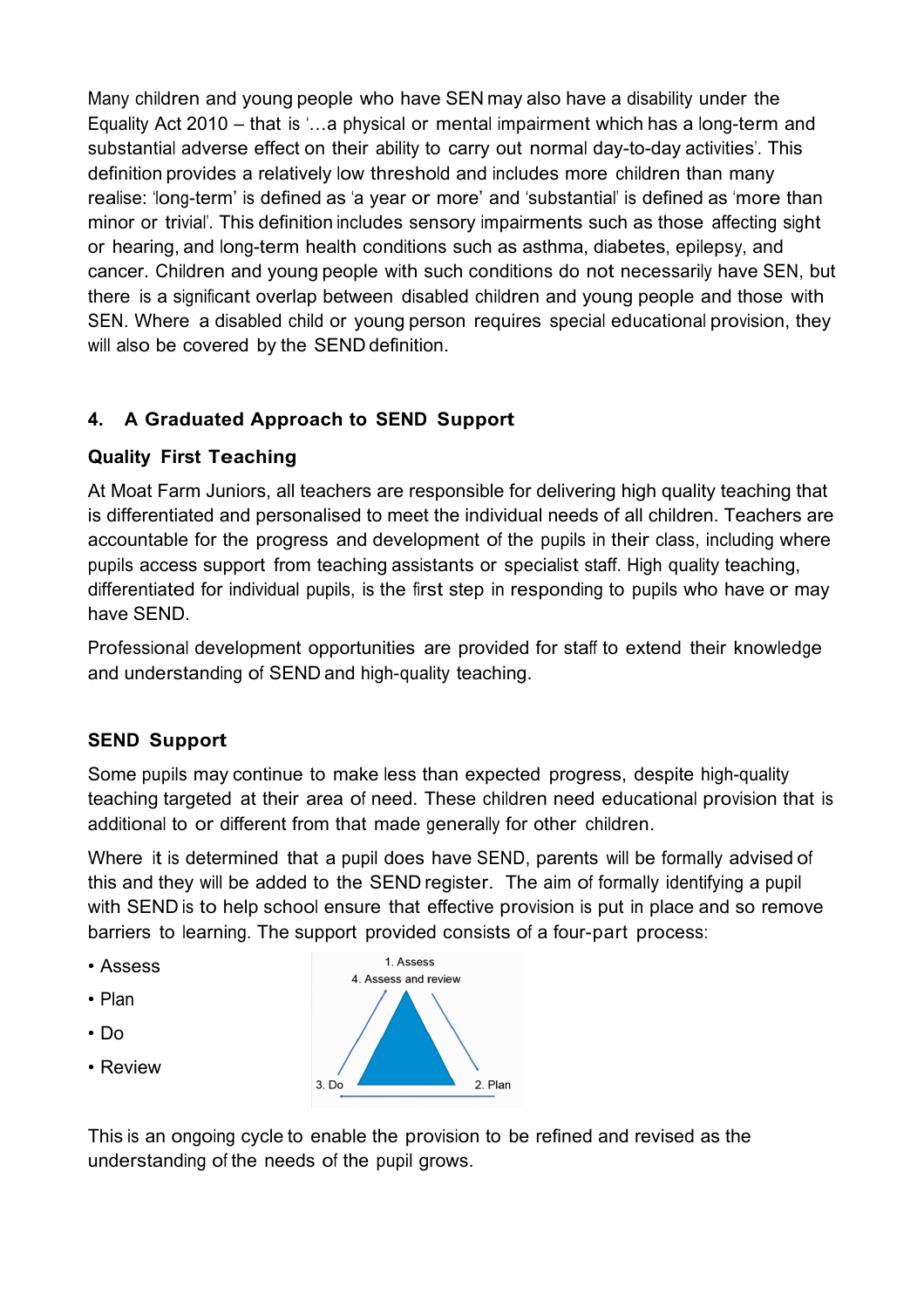This cycle enables the identification of those interventions which are the most effective in supporting the pupil to achieve good progress and outcomes.

# *Assess*

This involves analysing the pupil's needs to ensure that the right support is given. Class teacher's assessments, their experience of working with the pupil, details of previous progress and attainment, information from previous setting(s), comparisons with peers and national data, as well as the views and experience of parents should all be taken into account.

This information should be reviewed regularly so that the support provided continues to meet the pupil's needs. Sometimes advice or a further assessment may be needed from external agencies. If this is the case, signed permission is required from the parents/carers of the child.

# *Plan*

Planning will involve consultations between the teacher, SENCO, parents/carers and external agencies in order to agree the adjustments, interventions and support that are required.

All those working with the pupil, including support staff will be informed of their individual needs, the support that is being provided, any particular teaching strategies/approaches that are being employed and the outcomes that are being sought.

# *Do*

The school will put the planned support into place. The teacher remains responsible for the pupil, even where the interventions may involve group or one-to-one teaching away from the main class teacher. However, the SENCO and any support staff or specialist teaching staff involved in providing support should work closely to track pupil progress and ensure that the support is being effective.

# *Review*

The support each pupil receives should be regularly reviewed. The review process will evaluate the impact and quality of the support and interventions. It will also take account of the views of the pupil and where necessary their parents. The class teacher, in conjunction with the SENCO will revise the support and outcomes based on the pupil's progress and development making any necessary amendments going forward, in consultation with parents and the pupil.

# **Referral for an Educational, Health and Care Plan (EHCP)**

If a pupil requires significant levels of support, it may be necessary to undergo a Statutory Assessment Process and apply for an EHCP. An EHCP is a legal document which sets out a description of the pupils needs and what needs to be done to meet those needs by education, health and social care.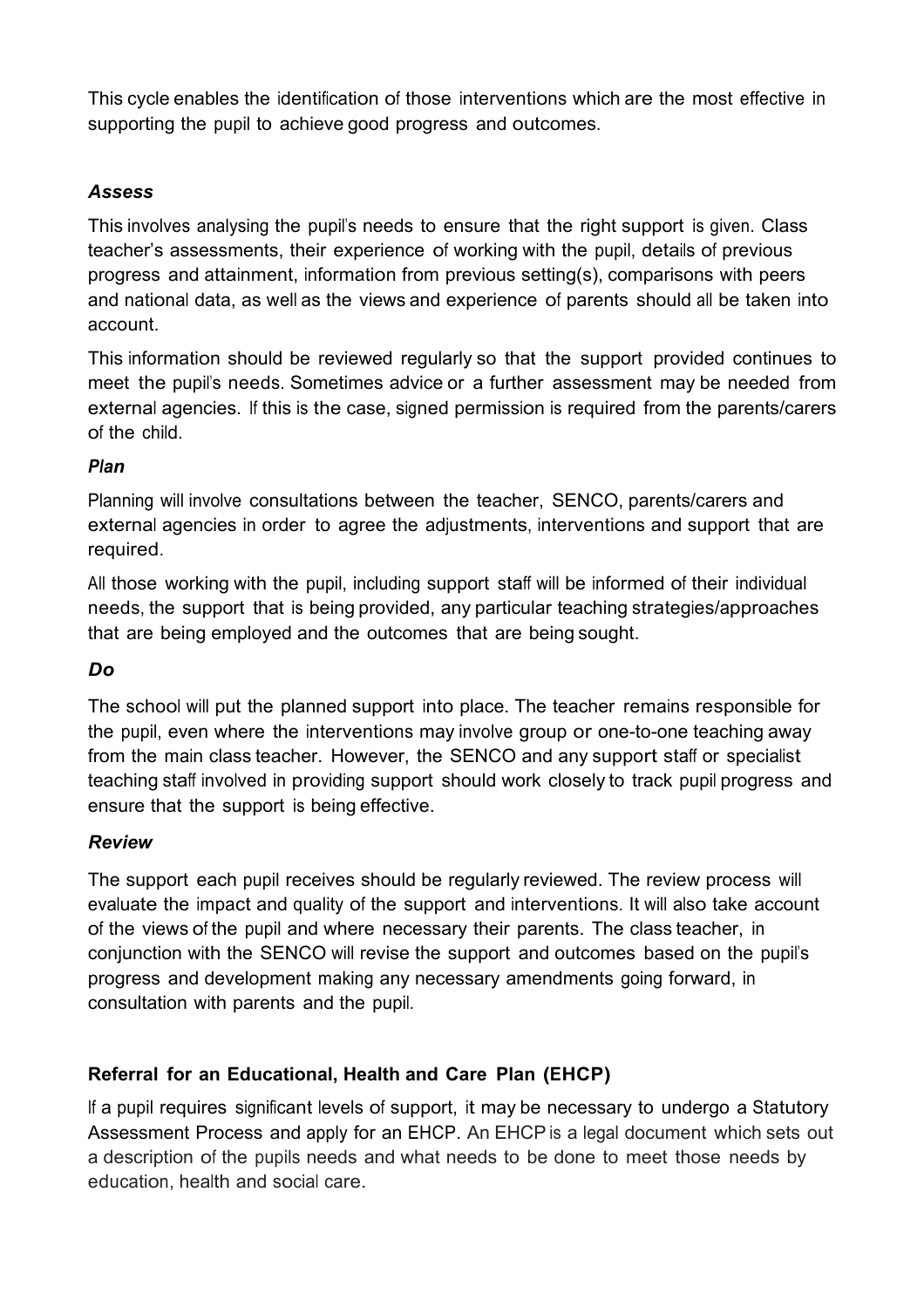Generally, only a very small number of pupils with especially complex and severe needs that require very high levels of support are issued with an EHCP.

An EHCP Assessment is a legally defined procedure that involves getting advice from a range of sources including:

- Parents
- Teachers
- SENCO
- Social Care
- Health professionals
- Other Educational professionals e.g. Educational Psychologist, Inclusion support.

If it is felt necessary for a child to have an EHCP, a multi-agency meeting will take place, with parents to discuss the strengths and needs of the child. This meeting is called a Community Assessment Meeting (CAM).

At the meeting, achievable outcomes will be identified. If these outcomes are able to be achieved from within the existing Local Offer resources or school SEN budget, an EHCP will not be requested, but a review date will be set to review the progress of the child towards these outcomes. However, if the outcomes require additional funding to that already available to the child, an EHCP should be requested to access additional funding, to meet the needs of the child.

If it is agreed that an EHCP is to be completed the SENCO completes the paperwork as set out by the LA (within 6 weeks of the CAM). Once the paperwork is received by the LA, parents will be informed if the decision is to assess for an EHC Plan within 4 weeks.

A report, containing the findings of the CAM and supporting statements will be sent to the local authority, within 6 weeks, and the authority will decide if the pupil's needs are severe, and complex enough to need an EHCP. If this is the case, parents will be informed within 4 weeks of the application. The school and the child's parents will be involved in developing and producing the plan.

Parents have the right to appeal against the content of the EHCP. They may also appeal against the school named in the plan if it differs from their preferred choice.

Once the EHCP has been completed and agreed, it will be kept as part of the pupil's formal record and reviewed annually by the SENCO, staff, parents and the pupil. The annual review enables provision for the pupil to be evaluated and, where appropriate, for changes to be put in place, for example, reducing or increasing levels of support.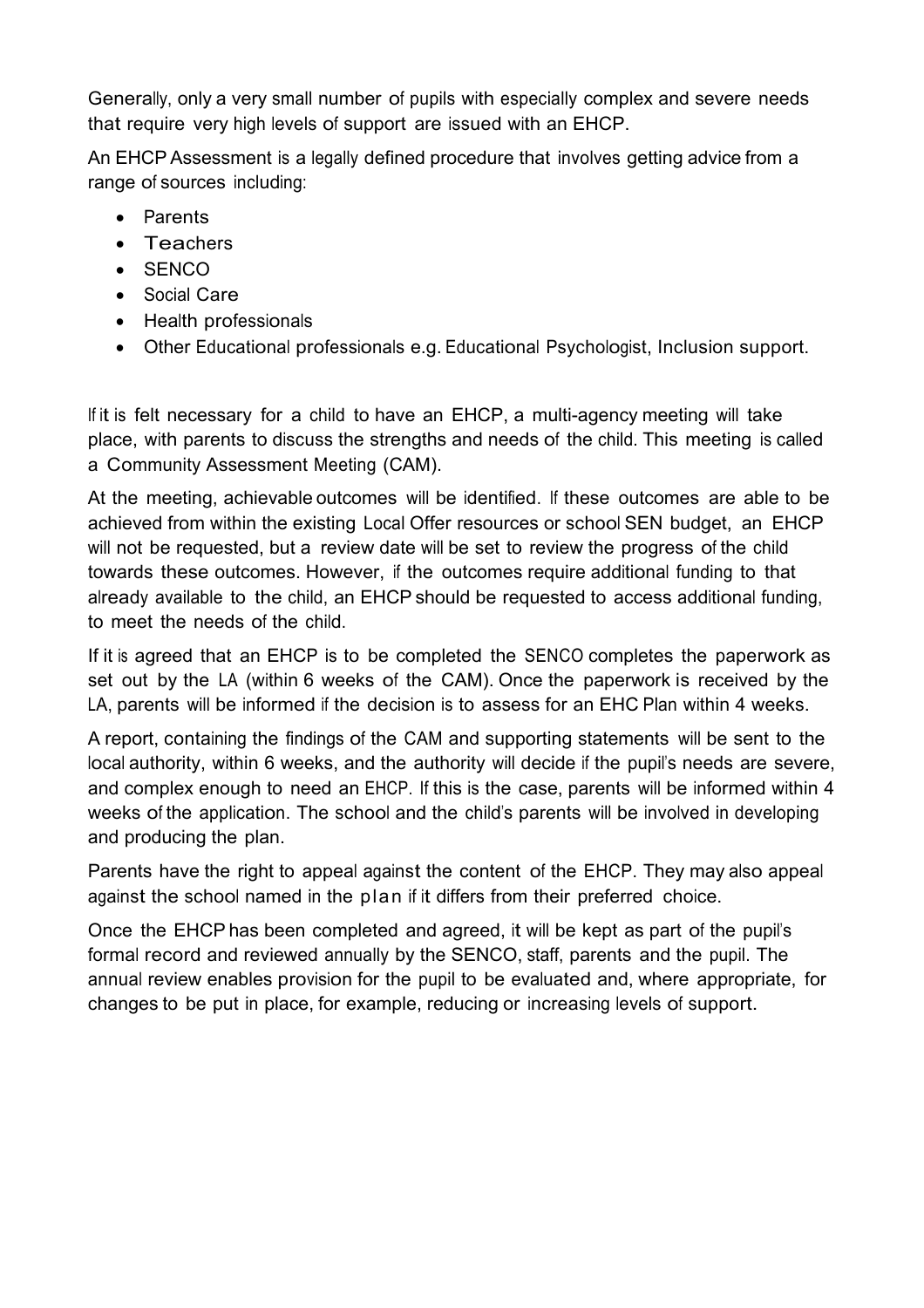# **5. Managing Pupils Needs on the SEND Register**

Children who are identified as having a special educational need will be entered on the SEND register, in consultation with parents. Support will be recorded on a provision plan detailing pupils' needs, barriers to learning and support provided.

Some pupils will be supported by an individual plan, describing clear outcomes to be achieved. The plan will be tracked and reviewed termly with the SENCO, other school staff and parents. Additional opportunities to review pupils' plans will be discussed, if necessary.

If it is felt that children are making progress, which is sustainable, then they may be taken off of the SEND register. If this is the case then the views of the teacher, SENCO, pupil and parents need to be taken into account, as well as that of any other professionals involved with the child. If it is agreed by all to take the pupil off of the SEND register then all records will be kept until the pupil leaves the school, when these will be passed on to the next setting. The progress of the pupil will continue to be monitored, through the schools monitoring procedures, such as pupil progress meetings. If it is felt that the pupil requires additional assistance, then they be once again added to the register.

#### **Liaising with External Agencies**

External support services play an important part in helping the school identify, assess and make provision for pupils with SEND. Services which we may draw upon include:

- The LA's specialist advisory services (Inclusion Support)
- Speech & Language Support Service
- Sensory Support Team
- Complex Communication and Autism Team
- Educational Psychology Service
- Visual Impairment Service
- Hearing Impairment Service
- Child and Adolescent Mental Health Services (CAMHS)
- Physiotherapy
- Occupational Therapy
- Counselling

Referrals to these services will be made by the SENCO/ Safeguarding Officer/ Learning Mentor in discussion with class teachers and will always be shared and agreed with parents/carers.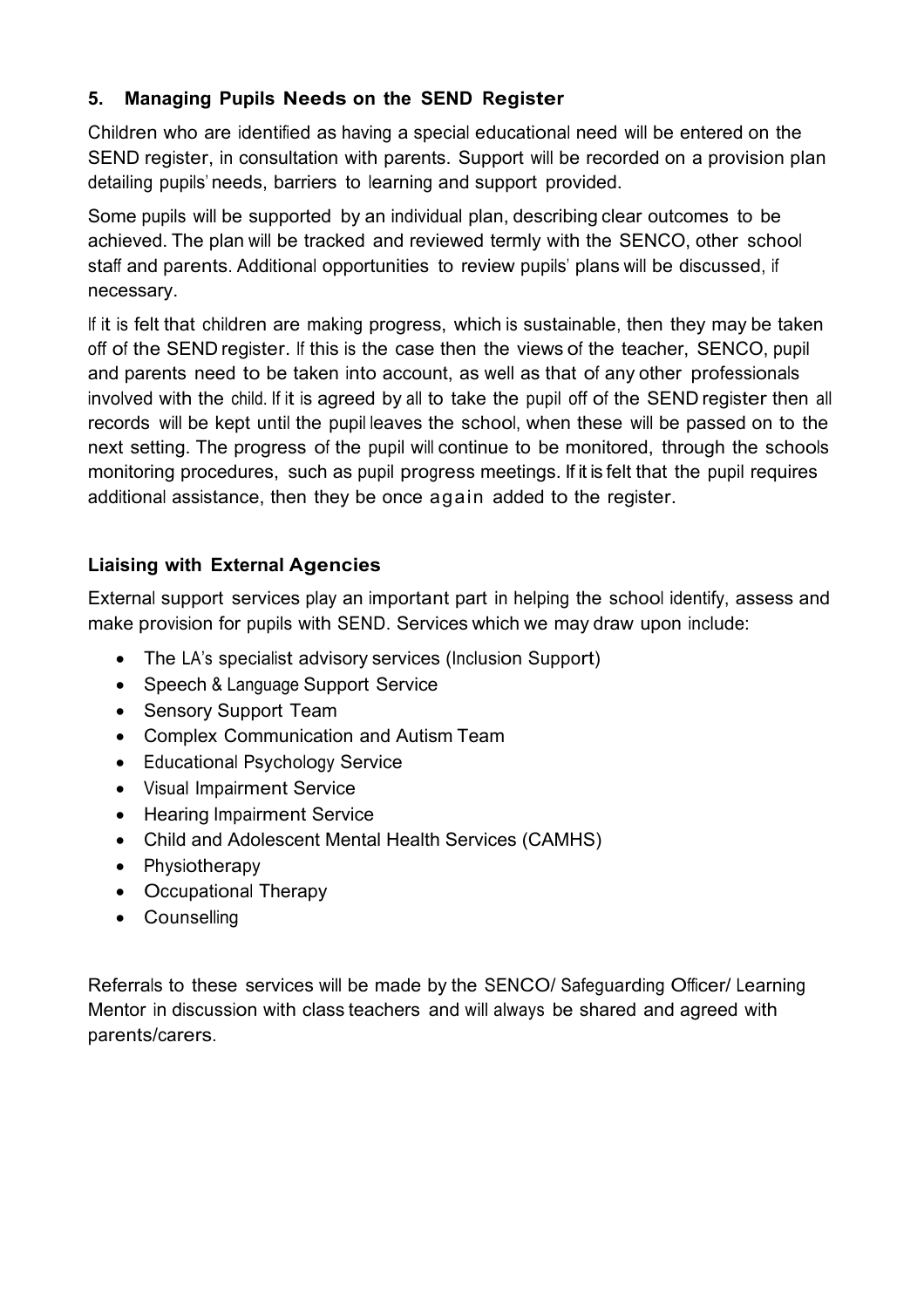#### **6. Supporting Families**

The school aims to work in partnership with parents and carers. We do so by:

- Encouraging parents and carers to inform school of any difficulties they perceive their child may be having.
- Keeping parents and carers informed
- Supporting parents during assessment and any related decision-making process about SEND provision
- Involving parents in decision making
- Providing all information in an accessible way

Other sources of support for parents include:

#### **Sandwell SEND Local Offer: http://www.sandwell.gov.uk/send**

The Sandwell Local Offer directory has been created for parents and carers of children and young people with disabilities or Special Educational Needs. It contains lots of information about specialist services and family support organisations in and around the Sandwell Borough.

Sandwell have also produced a guide for parents and carers of SEND pupils. This is downloadable here:

http://www.sandwell.gov.uk/downloads/file/4096/a\_guide\_for\_parents\_and\_carers

An impartial service that is designed to support parents in Sandwell is **SENDIASS** (Special Educational Needs and Disability Information, Advice and Support Service).

They are contactable on **0121 500 4010**

Email SENDIASSEnquiries@actionforchildren.org.uk

Website:https://www.actionforchildren.org.uk/in-your-area/services/disability/sandwell-iass/

# **7. Supporting Pupils**

Young people with special educational needs often have a unique knowledge of their own needs and their views about what sort of help they would like to help them make the most of their education will be ascertained. They will be encouraged, where appropriate to participate in decision-making processes and contribute to the assessment of their needs, the review and transition processes.

#### *Transition*

Arrangements are put in place to ensure the smooth transition of pupils with Special Educational needs.

Prior to starting school, we hold transition meetings with staff from the child's current school, wherever possible. Parent/carers are invited to a meeting at the school and are provided with a range of information to support them in enabling their child to settle into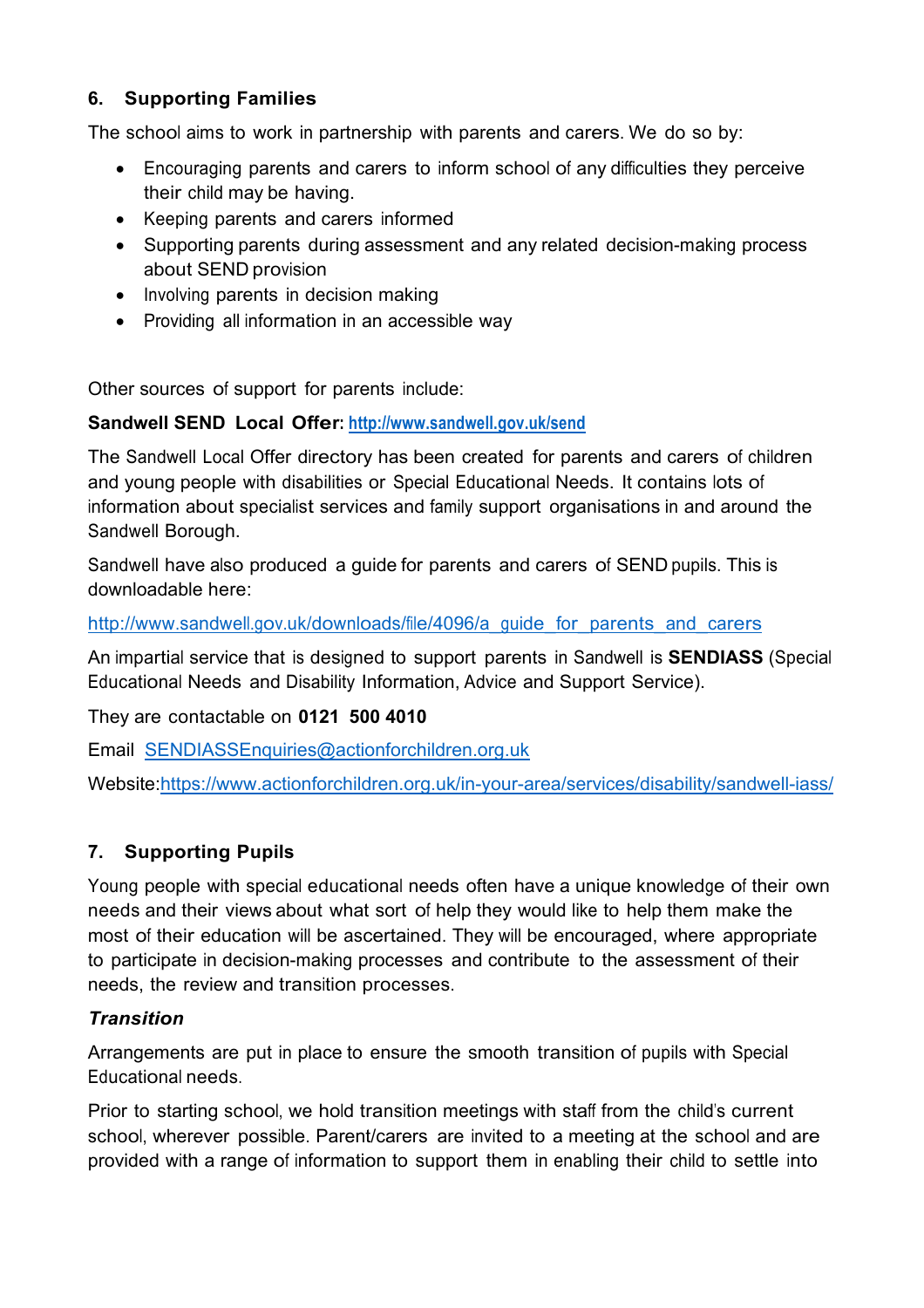the school routine. The SENCO also works closely with a range of professionals to identify children with SEND being admitted to our school.

Transitions between each academic year is achieved through meetings with the current and receiving class teacher. During these meetings information regarding individual pupils is discussed and relevant paperwork shared.

When pupils transfer between primary schools, records are received from previous schools and passed to class teachers and the SENCO, where appropriate. If there has been a level of SEND intervention at the previous school, then the SENCO will make themselves known to the parents of that child. If there is a significant level of concern regarding a child, then an informal discussion will take place between the SENCOs at the two schools.

Transition from Year 6 into Year 7 takes the form of a formal meeting between the Year 6 Phase leader, the SENCO and the Inclusions team from each of the receiving high schools. During these meetings, pupil information is discussed and any documents such as external reports etc. shared.

# **8. Supporting Pupils at School with Medical Conditions**

Moat Farm Junior School recognises that pupils at school with medical conditions should be supported so that they have full access to education, including school trips and physical education. Some pupils with medical conditions may be disabled and where this is the case the school will comply with its duties under the Equality Act 2010. Some pupils also have special educational needs and an EHCP which brings together health and social care needs, as well as their special educational provision and here, the SEND Code of Practice (2015) is followed.

Moat Farm Junior School wishes to ensure that pupils with medical conditions receive appropriate care and support at school. The school's policy for managing the medical conditions of pupils has been developed in line with the Department for Education's guidance updated in August 2017.

Please see our school policy for pupils with medical conditions available on our website.

#### **9. Monitoring and Evaluating SEND**

Progress is the crucial factor in determining the need for additional support.

Pupil progress is monitored on a half termly basis in line with the SEN Code of Practice using assessment data and feedback from teachers. Where pupils are identified as not making progress in spite of Quality First Teaching, a discussion will take place between the SENCO and class teacher and a plan of action agreed.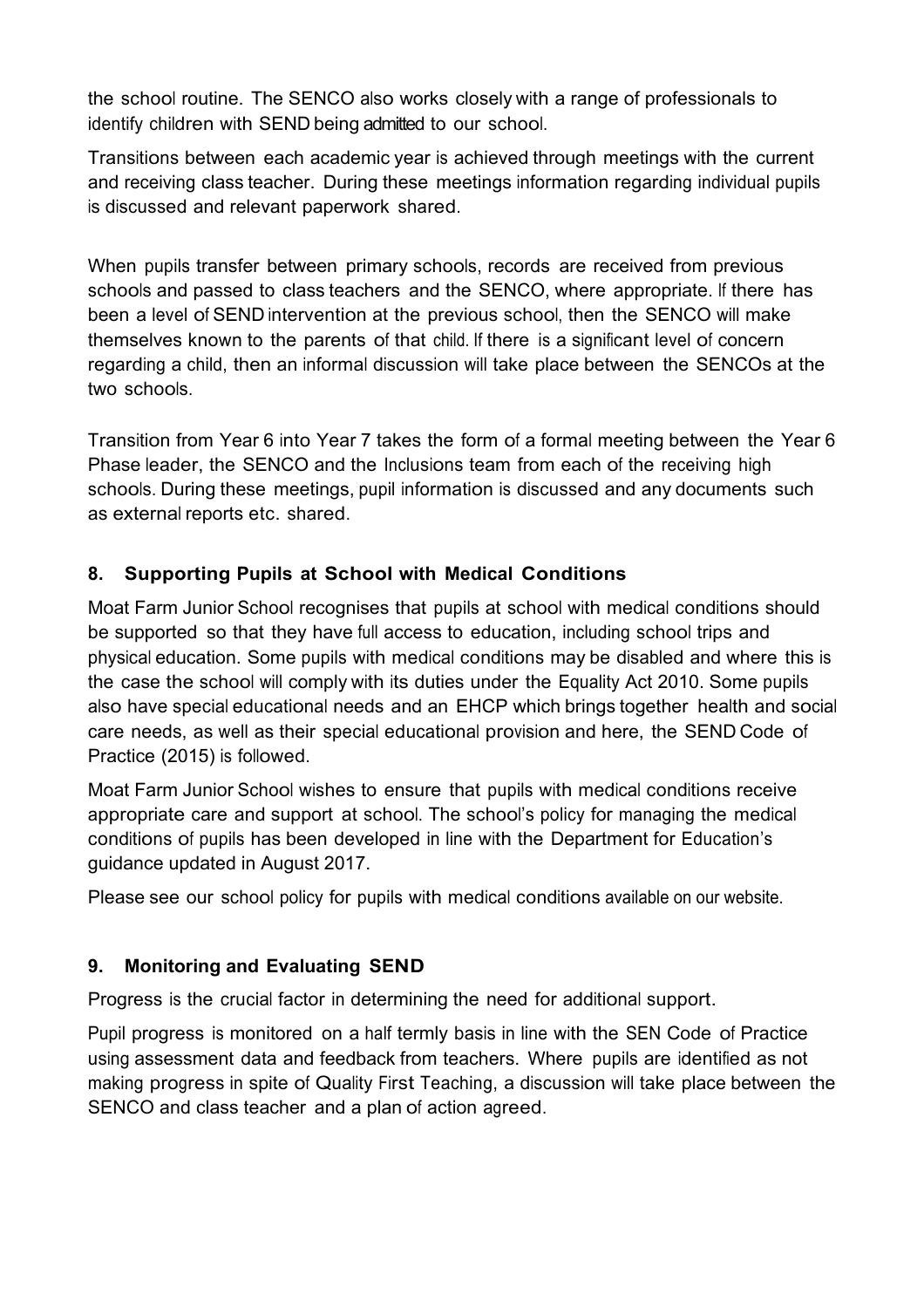#### **10. Training and Resources**

We aim to keep all school staff up to date with relevant training and developments in teaching practice in relation to the needs of pupils with SEND. The SENCO holds the National Award for Special Educational Needs Coordination (NASENCO) and attends relevant SEND courses, in order to keep up to date with Local and National updates.

We recognise the need to train all our staff on SEND issues and we have funding available to support this professional development. The SENCO, with the senior leadership team, ensure that training opportunities are matched to school development priorities.

All teachers and support staff undertake induction on taking up a post and this includes meeting with the SENCO to explain the systems and structures in place around the school's SEND provision and practice and to discuss the needs of individual pupils.

# **11. Roles and Responsibilities**

The board of governors, in consultation with the Head teacher, has a legal responsibility for determining the policy and provision for pupils with special educational needs. It maintains a general overview and has an appointed representative who takes particular interest in this aspect of the school.

**Governors** will ensure that:

- The necessary provision is made for any pupil with SEND.
- All staff are aware of the need to identify and provide for pupils with SEND.
- Pupils with SEND join in school activities alongside other pupils, so far as is reasonably practical and compatible with their needs and the efficient education of other pupils.
- They have regard to the requirements of the Code of Practice (2015)
- Parents are notified if the school decides to make SEND provision for their child.
- They are fully informed about SEND issues, so that they can play a major part in school self-review.
- They oversee the school's work for SEND and set up appropriate staffing and funding.

#### The **Head Teacher** is responsible for;

- The management of all aspects of the school's work, including provision for pupils with special educational needs.
- Allocating and monitoring appropriate resources for SEN in conjunction with the SENCO.
- Allocating roles and responsibilities to staff so that special needs are met.
- Reporting to governors on the needs of the SEND children at Moat Farm Junior School.
- Working closely with the SENCO.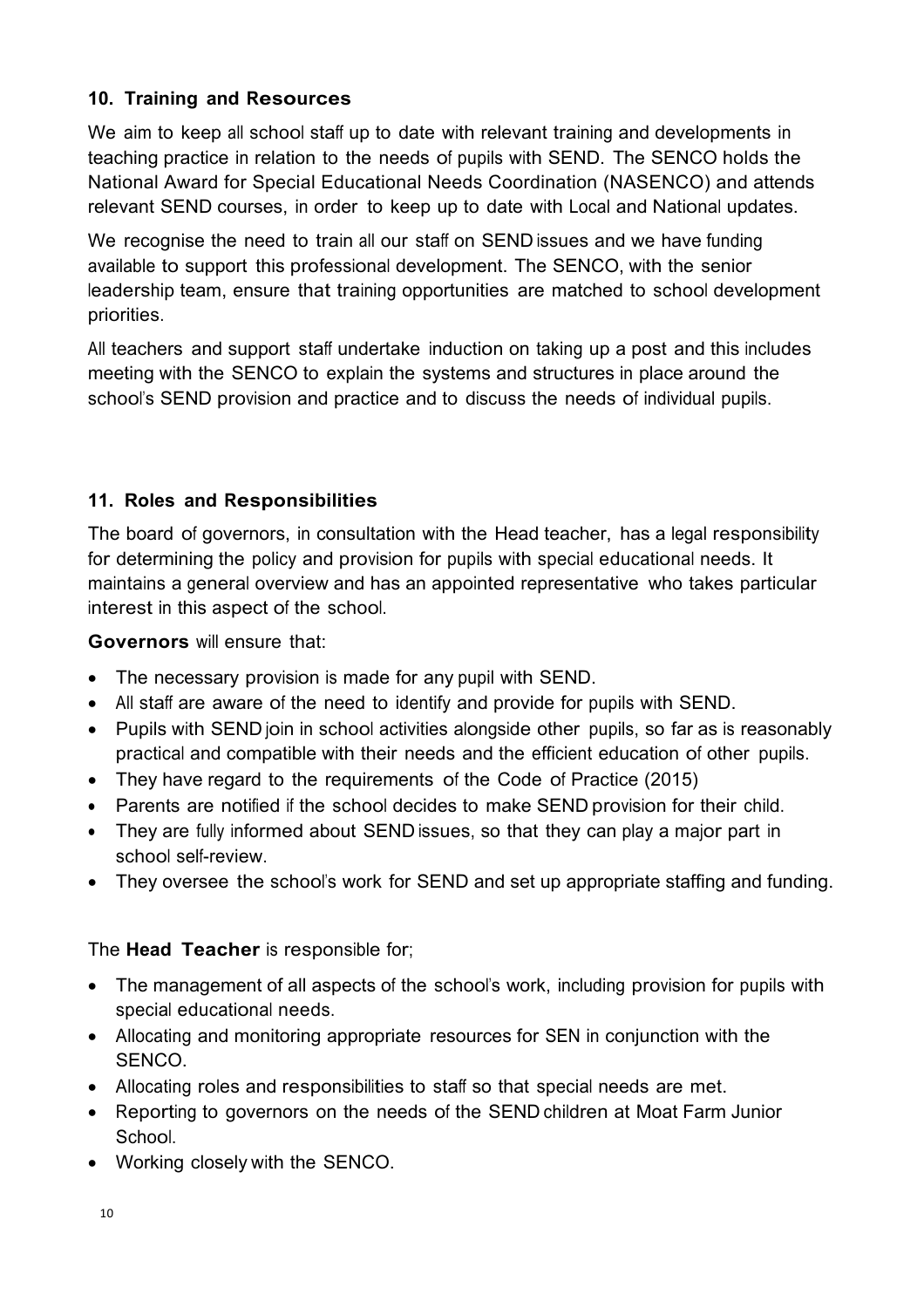The **SENCO** is responsible for;

- Overseeing the day to day operation of the school's SEND policy.
- Maintaining the school's SEND register and records.
- Co-ordinating the provision for pupils with special educational needs.
- Listening to colleagues with concerns about pupils.
- Supporting class teachers in developing strategies, setting targets appropriate to the needs of the pupils and advising on appropriate resources and materials for use with pupils with SEND.
- Providing training opportunities for staff development regarding SEND provision.
- Ensuring all members of staff recognise and fulfil their statutory responsibilities to pupils with SEND.
- Monitoring teaching and learning activities to meet the needs of pupils with SEND.
- Assisting in the monitoring and evaluation of progress of pupils with SEND through the use of existing school assessment information.
- Setting targets for raising achievement among pupils with additional learning needs and SEND.
- Maintaining and further developing existing systems for identifying, assessing and reviewing SEND.
- Updating the Senior Leadership Team and governing body on the effectiveness of provision for pupils with additional learning needs and SEND.
- Identifying resources needed to meet the needs of pupils with SEND and advising the
- Senior Leadership Team of priorities for expenditure.
- Assisting in the effective organisation and deployment of teaching assistants and other resources linked to Special Educational Needs.
- Liaising closely with parents of pupils with SEND alongside class teachers, so that they are aware of the strategies that are being used and are involved as partners in the process.
- Liaising with the SENCOs in receiving schools and/or other primary schools to help provide a smooth transition from one school to the other.

# **Class teachers** are responsible for:

- Providing high quality teaching for all children
- Identifying any pupils who are falling significantly outside of the range of expected academic achievement.
- Planning and teaching differentiated programmes of work for children with SEND using a variety of appropriate resources and taking account of different learning styles.
- Regularly reviewing the impact of these adjustments, interventions and support.
- Informing and assisting additional support staff working with children with SEND.
- Ensuing pupil's full participation in learning, and in physical and practical activities.
- Closely monitoring and maintaining records of pupils who have been identified as possibly having SEND in order to gauge their level of learning and possible difficulties.
- Consulting and informing parents about the provision available for their child in the classroom and within the school.
- $\bullet$  <sub>11</sub> Retaining responsibility for the child, including working with the child on a daily basis.